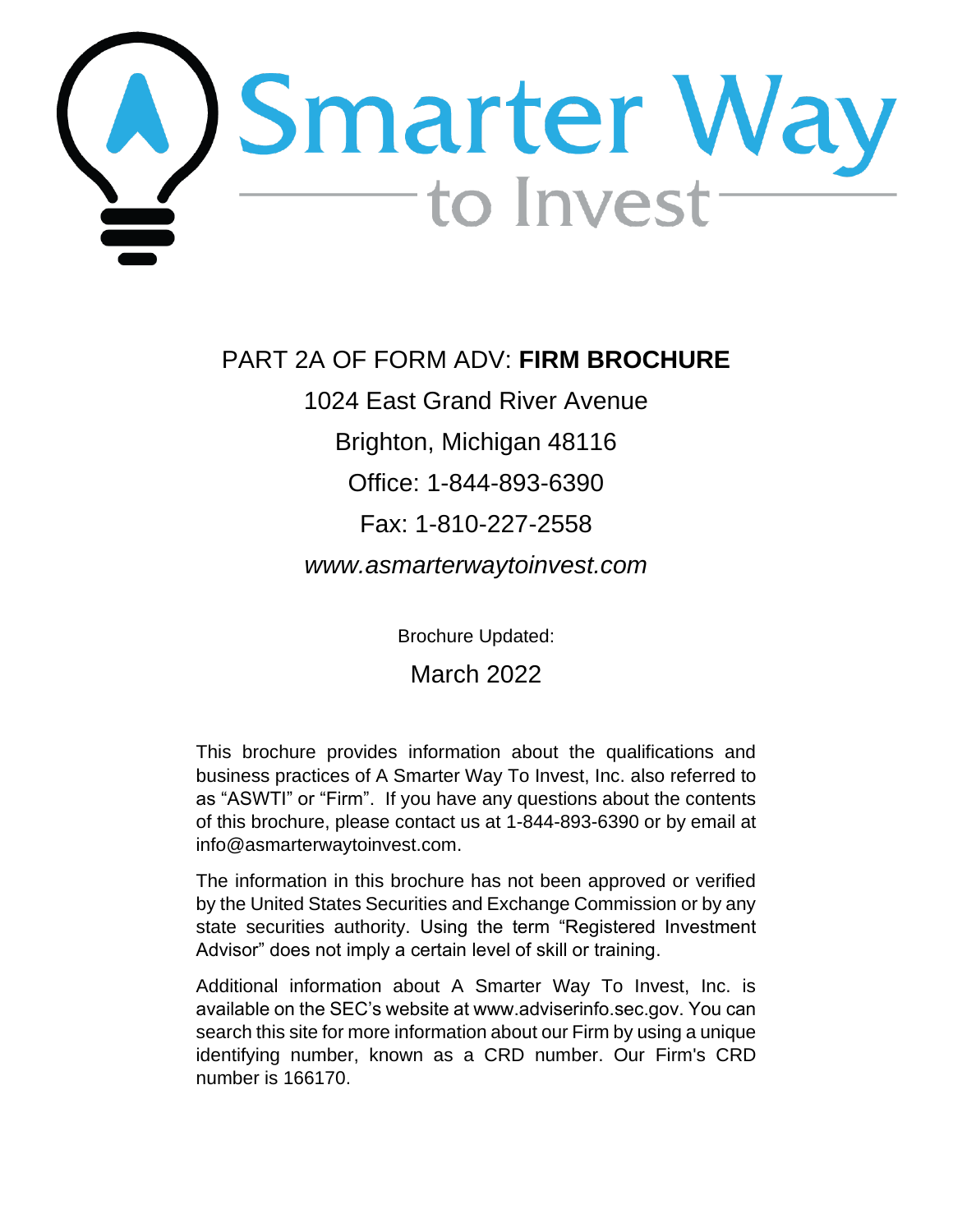## <span id="page-1-0"></span>**Item 2 - Material Changes**

This brochure was reviewed and updated in March 2022 and serves as an update to the previous brochure dated March 26, 2021. At times, we may perform routine checks for grammar, punctuation, etc. and make necessary updates. Additionally, we may make updates within certain sections of this brochure for better clarity. These types of changes would not be considered a material change. Below is the summary of material changes for this release:

- In Item 5 Fees and Compensation under Separately Managed Accounts (SMA), the fee structure table has been replaced with a negotiable fee range based on AUM.
- In Item 5 Fees and Compensation under Additional or Step-out fees and/or Expenses, updated fees are listed that require the advisor to disclose to the Client through their Investment Management Agreement.
- In Item 10 Other Financial Industry Activities and Affiliations under section C. Relationship /Conflicts, the Principal, Ron Briggs, Jr., will continue to assist with compliance and investment strategies along with his role as the Principal. Jerry Moore has been appointed as the Chief Compliance Officer for ASWTI.

# <span id="page-1-1"></span>**Item 3 - Table of Contents**

| Item 11 - Code of Ethics, Participation or Interest in Client Transactions and Personal Trading 12 |  |
|----------------------------------------------------------------------------------------------------|--|
|                                                                                                    |  |
|                                                                                                    |  |
|                                                                                                    |  |
|                                                                                                    |  |
|                                                                                                    |  |
|                                                                                                    |  |
|                                                                                                    |  |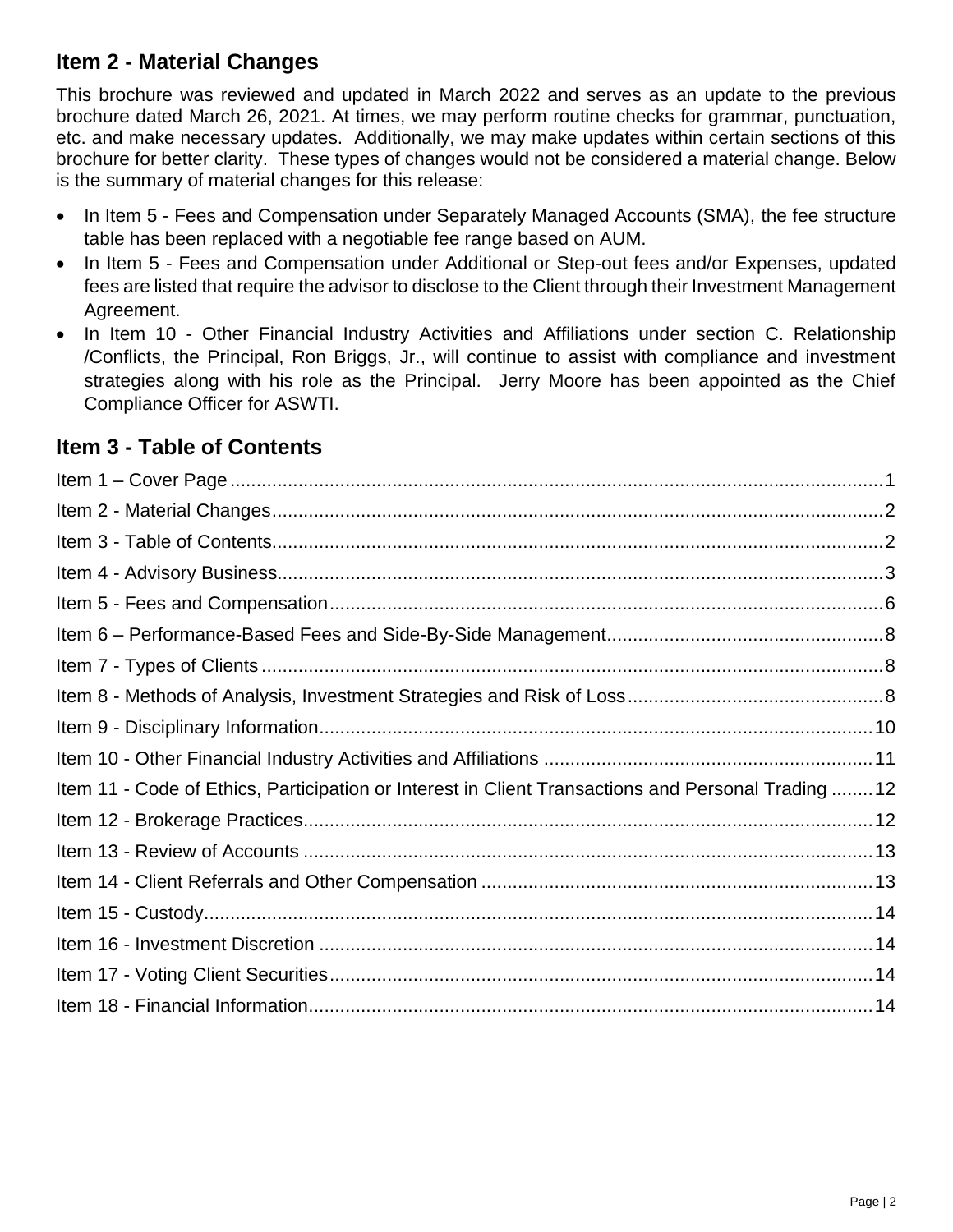# <span id="page-2-0"></span>**Item 4 - Advisory Business**

## **A. Description of Firm**

A Smarter Way to Invest, Inc. (from herein referred to as "ASWTI") was approved as a State Registered Investment Advisory Firm on November 29 of 2012. ASWTI has since been approved as a SEC Registered Investment Advisory Firm on June 26, 2017.

With over three and a half decades of financial services experience, ASWTI was founded by its Principal and Chief Investment Strategist, Ronald J. Briggs Jr. FIC, CRPC®.

ASWTI was launched to offer Client(s) access to ASWTI's various proprietary dynamic models that can be combined to create the Smarter Way Dynamic Strategies (from herein referred as "**SWDS**"), where by the Introducing Registered Investment Advisor Firm (from herein referred as "**IRIAF**") and their Investment Advisor Representatives (from herein referred as "**IAR**") may utilize the SWDS to help assist with their Client's goals, objectives, and risk tolerance.

ASWTI is a Third-Party Investment Advisor (herein referred to as a "**TPIA**") where its services are retained by the IRIAF. Additionally, the ASWTI Portfolio Management Team may engage outside consultants, sub-advisors, and other Third-Party Portfolio Managers to best achieve and deliver an array of robust SWDS to their institutional and IRAF's Clients.

## **B. Types of Advisory Services Offered**

ASWTI provides investment advisory services under the following arrangements:

Before enlisting any of ASWTI's services, the interested IRIAF is required to enter into one or more agreements with ASWTI. ASWTI will work with IRIAF's IARs that will administer various advisory services directly to their Clients. The IAR responsibilities may include the recommendation of a TPIA, such as ASWTI, for the sole purpose of investment management services for the IAR's Client's portfolio. This arrangement between ASWTI and the IRIAF is set forth in the terms and conditions of the agreement whereas ASWTI renders its services solely as a TPIA (collectively the "Agreement").

ASWTI offers asset management services to the IRIAF for their Clients, giving them access to SWDS by utilizing either a Turnkey Asset Management Program arrangement ("**TAMP**") or through ASWTI's Separately Managed Account ("**SMA**"). The SMA can be managed on either Folio Institutional's (a division of FOLIOfn, Investments, Inc.) or TD Ameritrade Institutional's (a division of TD Ameritrade, Inc.) custodial platform, selected by the IAR's Client.

ASWTI acts solely as the TPIA for the IRIAF, thereby individual Clients cannot hire ASWTI to manage their assets directly. The IRIAF will hire ASWTI to invest Client assets in one or more of the pre-build Traditional or ETF SWDS made available or request that ASWTI build a custom strategy for their RIA or for specific Clients. In this scenario, the IAR of the Firm will select strategies based on their Clients financial situation, personal and financial goals, risk tolerance, investment time horizon and other similar factors. Services offered by ASWTI provided to such Clients, using its SWDS, may pay a higher or lower fee than using comparable (if available) TPIA services or if a Client solely purchases individual securities without the use of any TPIA.

## *Institutional Distribution Services:*

Recognized as a Manager of Managers, ASWTI distributes investment management services of other TPIAs and/or Sub-Advisors to IRIAFs alongside ASWTI's SWDS. In consideration of but not limited to: ASWTI's research, due-diligence, and ongoing oversite of its distribution services, ASWTI receives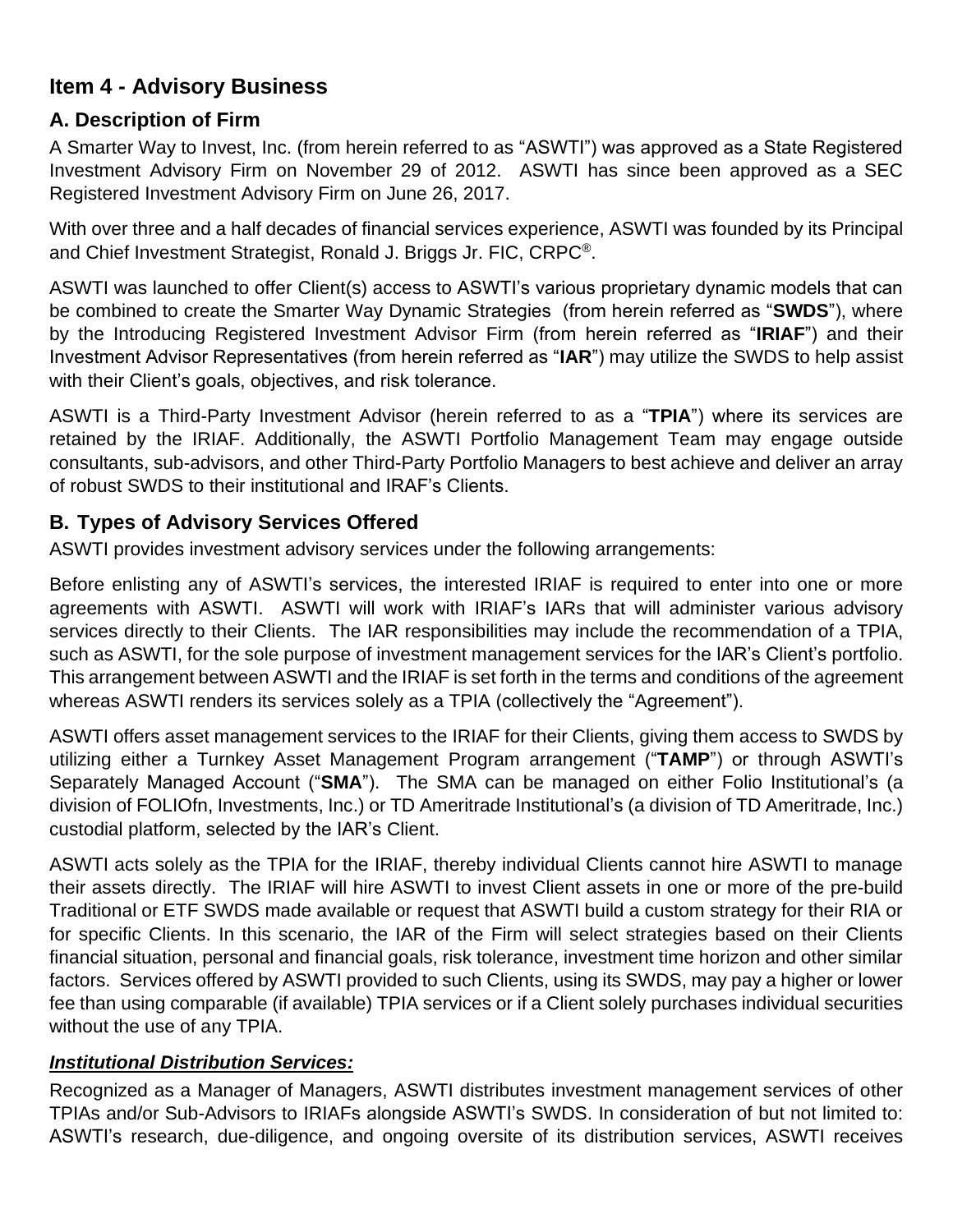compensation based on assets which it or it's Sub-Advisor manages. The nature of ASWTI's payment for such services is described in Item 5. Fees and Compensation.

## **C. Individual Services**

Investment management of accounts using AWSTI's SWDS are offered to Clients of IRIAFs. In each case, the IRIAFs will properly establish a relationship between ASWTI and each Client according to the policies and procedures associated with either the TAMP or SMA structure between ASWTI and IRIAFs.

In every case, the IRIAFs has the sole direct contact with their Clients. Once the IRIAFs has determined an investment strategy that is appropriate for its Client, the IAR may select among ASWTI's SWDS for investment. The IRIAFs advises its Clients concerning the allocation of his or her portfolio among ASWTI's SWDS along with direction to reallocate funds to different models, if necessary. For example, the IRIAFs could advise the Client to aggregate one or more pre-built SWDS or to blend Models to create a custom Allocation. In each circumstance, no such advice is provided by ASWTI to the IRIAF's Client. All of ASWTI's communications are directed through the IRIAFs and, unless specifically requested, AWSTI does not have direct communications with the IRIAF's Clients. ASWTI may communicate with IRIAFs Clients with monthly or quarterly newsletters and/or periodic market & economic updates..

The IRIAF's Clients may impose reasonable restrictions on the management of their account, including the designation of specific securities or a specific category of securities, that should not be purchased for the account or that should not be sold if held in the account, and may reasonably modify such restrictions from time to time. ASWTI reserves the right to decline to accept an account if it determines, in its sole discretion, that the restrictions imposed by Client(s) are not reasonable. The IRIAF's IAR and their Clients will need to acknowledge and agree that any restrictions placed on the management of the Account imposed by the Clients may cause their account performance to deviate from the performance of ASWTI's chosen securities within its core Model. The Client acknowledges and agrees that where the Client restricts a category of Securities that may be purchased for the account due to social screening, ASWTI will determine in its sole discretion the specific Securities in that category.

Once the IRIAF's Client(s) make the necessary investment decisions concerning the allocation among the SWDS with the help of their IAR, ASWTI will process the provided investment direction usually under a "Shared Rep Code" approved by the client and made available by the Custodian to buy, sell, or hold investments on a discretionary basis according to its discipline for each SWDS. The products utilized in effectuating the SWDS may include but are not limited to: various exchange-traded funds (ETF)'s, leveraged ETF's, common stock, preferred stock, Structured Notes, Private Equity funds, Reg D securities, MLPs, BDCs, and REITs.

Client(s) will acknowledge and grant ASWTI full discretion over the Client(s) assets as to be managed accordingly by ASWTI. Additionally, the client also has full authority to revoke full discretion and/or terminate all services provided by ASWTI at any time with a 30-day notification in writing to ASWTI at 1024 E. Grand River Ave Brighton, Mi 48116 or email to: info@asmarterwaytoinvest.com. Such discretion may include authority to reinvest dividends or authority to manage distributions for the Client as directed. Such discretionary authority, however, is otherwise limited to the purchases and/or sales of securities within the SWDS managed by ASWTI.

ASWTI will not be obligated to take action or offer any advice involving legal action on behalf of the Client with respect to securities or other investments held in the account(s), or the issuers thereof, which become the subject of legal notices or proceedings, including bankruptcies. ASWTI is not authorized to withdraw or transfer any money, securities or property out of the Client's account(s), whether in the name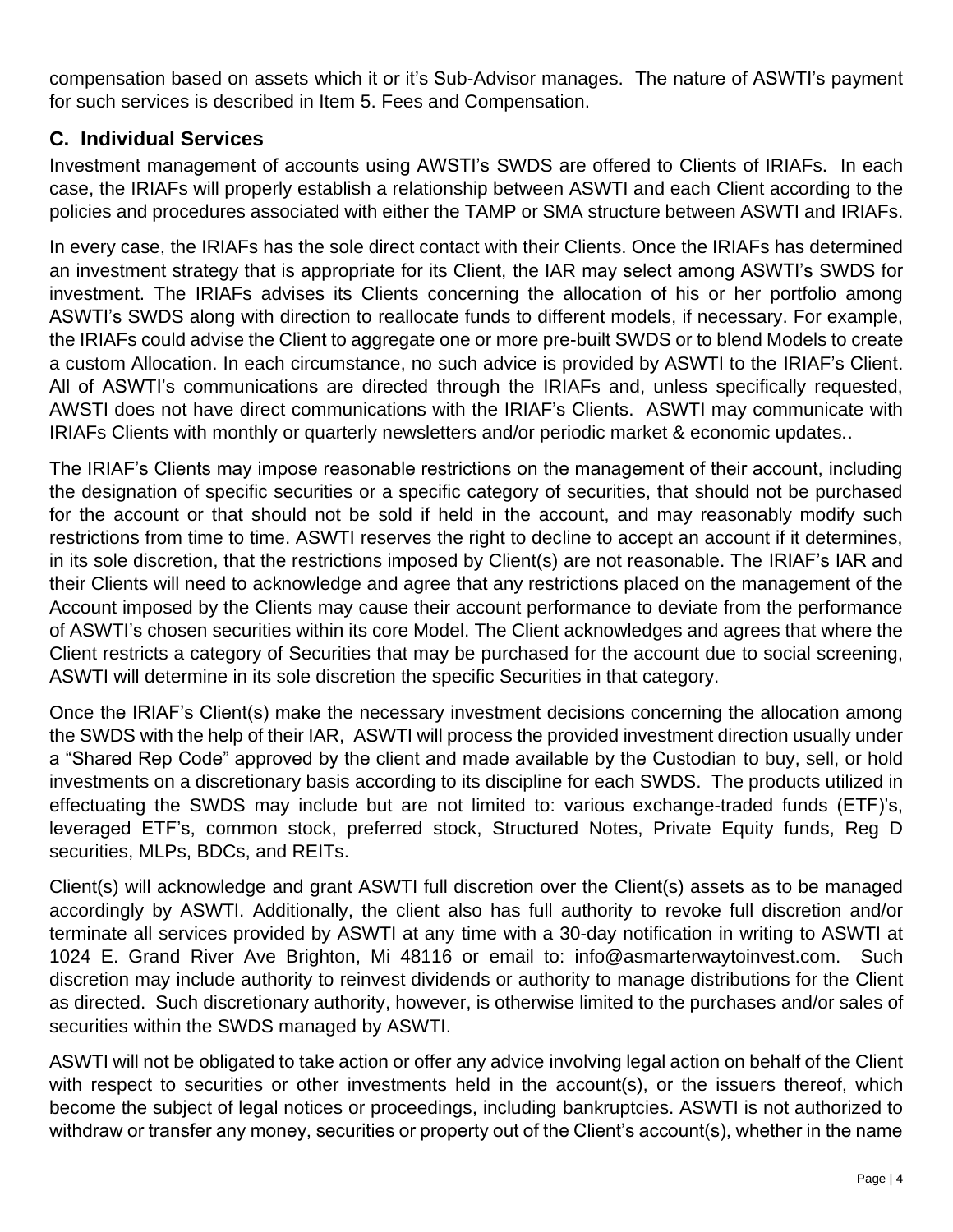of the Client or otherwise. Only the IRIAF or it's IAR, with permission from the Client(s), can affect such transactions. ASWTI cannot and will not ever take custody of the Client's funds, securities, or accounts.

#### *Model Management*

Any IRIAF wishing to engage ASWTI's portfolio management services in a TAMP or SMA capacity must enter into a formalized TPIA agreement. Upon successful completion and establishment of such agreement, the IRIAF will be granted access to the available SWDS in accordance with the structure established therein to use in servicing their retail Clients asset management needs.

#### *Turnkey Asset Management Program (TAMP):*

When using a TAMP, the additional IRIAF supporting duties of ASWTI may include but are not limited to: training and/or education of investment models, allocations, and strategies, use of risk analysis software (for determination of Client's financial risk tolerance), assist in setting up custodial accounts for Clients, portfolio analysis, strategies and requested transactions, and answering or addressing general questions, comments, and concerns for the IRIAF's, IARs, or their client(s). TAMP services are customarily included in a Wrap Fee Program which are made available to the Client(s) and sponsored by the IRIAF.

In consideration of all services provides to IRIAF, IAR, and their client(s), ASWTI will receive a portion of this wrap fee as compensation, as outlined in the TAMP Agreement set forth with the IRIAF.

#### *Separately Managed Account (SMA):*

ASWTI's Separately Managed Account ("SMA") platform provides access for IRIAFs to ASWTI's SWDS, and third-party sub-advisor models as well as outside TPIAs. The ASWTI SMA enables advisors to select at their own discretion ASWTI SWDS as an investment vehicle to match their Clients' financial needs, goals, objectives, and risk tolerance.

When using the SMA structure, ASWTI traditionally receives an investment management fee based on the certain types of SWDS chosen to be used by the IRIAF and/or total assets under management allocated to ASWTI by the IRIAFs. These fees are set forth by ASWTI in the SMA Agreement with the IRIAF. The SMA management fees charged by ASWTI are not inclusive of underlying ETF charges, fund fees, advisory fees, or custodial or trading fees unless otherwise specified. The ASWTI investment management fee will be paid directly by the Client's chosen custodian as per the IRIAF's Investment Advisory Agreement, also referred to as Investment Management Agreement (IMA).

#### *Retirement Plans services:*

ASWTI makes available TPIA services to IRIAFs working with qualified retirement plan sponsors and their plan assets. These services may include a proprietary design of SWDS using ETF's made available through the custodian administering the retirement plan itself on behalf of the Plan Sponsor and its plan participants. These SWDS are specifically designed and weighted with various asset class ETF's then managed using a similar methodology and process as provided on the retail side. For further details, please see Item 8 (A) Methods of Analysis/Investment Strategies

#### *ERISA Qualified Plans:*

ASWTI is required to provide certain information regarding its services and compensation to assist the Advisor and plan sponsors of those retirement plans that are subject to the requirements of ERISA in assessing the overall structure of their plan and/or the arrangement with ASWTI, including the reasonableness of compensation for services by ASWTI in accordance with the Department of Labor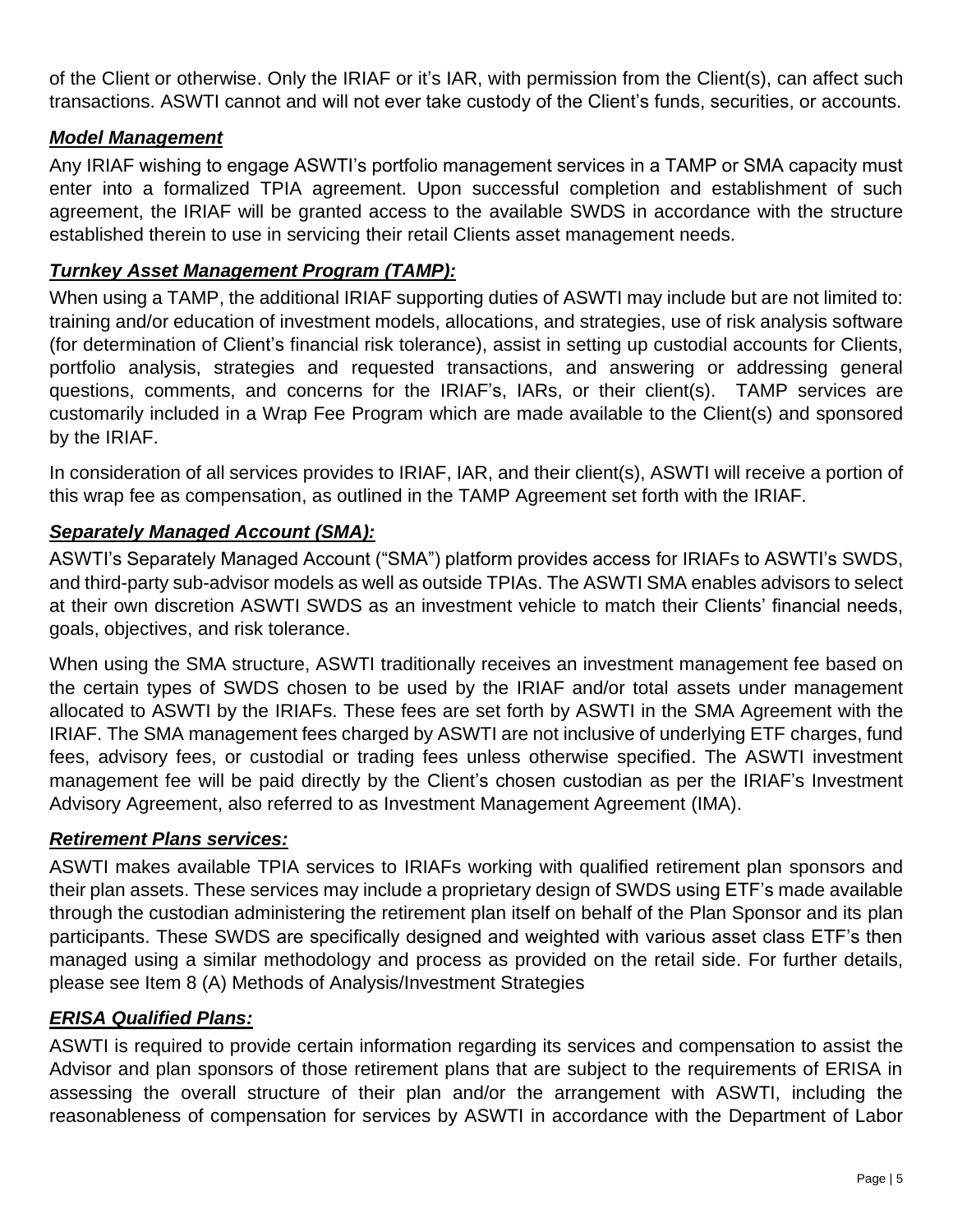regulations under Section 408(b)(2) of ERISA. These services and fees are detailed in the agreement at the onset of your relationship with ASWTI.

### *Wrap Fee Program:*

ASWTI does not currently sponsor a wrap fee program but does receive a pre-determined percentage of the Wrap fee from IRIAFs offering a Wrap Fee Program using ASWTI's portfolio management services.

## **D. Assets Under Management**

As of January 2022, there are approximately \$92,500,000 in discretionary assets under management and \$0.00 in non-discretionary assets under management.

## <span id="page-5-0"></span>**Item 5 - Fees and Compensation**

## **A&B. TPIA Compensation & Fee Deduction**

For its portfolio management services, ASWTI is entitled to receive a fee based on assets under management. ASWTI's fee is calculated as described below. In either structure, Turnkey Asset Management Program arrangement ("TAMP") or Separately Managed Account ("SMA") accordingly. Fees shall be billed in advance for the quarter based on the prior quarter's ending balance by direct payment from the Custodian of the Client's Investment Account in accordance with the completed forms formalizing the TPIA relationship between the IRIAF and each of its Client and ASWTI. This is also considered to be a form of limited or indirect custody which is further described in Item 15 - Custody. Such billing typically occurs within 15 days after the quarter ends.

### *Turnkey Asset Management Program (TAMP):*

ASWTI will participate in a shared percentage of the IRIAFs Wrap Fee Program. The percentage split varies with each IRIAF and services required, the complexity of services and/or affiliated services being provided to the IRIAF by ASWTI, and its back-office support describe above. The Client is made aware of these fees per the IRIAF's Investment Advisory Agreement, also referred to as Investment Management Agreement.

#### *Separately Managed Accounts (SMA):*

The IRIAF participating in the ASWTI full access SMA arrangement, the fees shall be as follows:

In accordance with the structure of the SMA between ASWTI and each IRIAF, the fees for the SMA will either be paid by the IRIAF on behalf of their Client or be paid directly by the IRIAF's Client's chosen custodian for assets under management. The fee structure to be charged will range from .40% - 1.10%, depending on AUM size. Fees are negotiable. The responsibility for such payment shall be determined by the completed forms formalizing the relationship between each IRIAF and ASWTI. It is the sole and complete authority of ASWTI to determine the appropriateness and applicability of negotiating the SMA fee structure. The SMA management fees charged by ASWTI are not inclusive of underlying ETF charges, fund fees, advisory fees, custodial fees or affiliated fees thereof.

The Management Fees will be calculated for the SMA as follows:

Total amount of assets per Client account at end of calendar quarter x annual percentage of assets fee charged to Client  $\div$  4 quarters = quarterly amount requested to be deducted from Clients account.

## *Retirement Plan Asset Management Services:*

ASWTI participating in the IRIAF's Wrap Fee Program, will receive a flat fee of 100bp or (1.00%) for the TPIA services it provides as described above in Item 4. Section D above. This is regardless of plan assets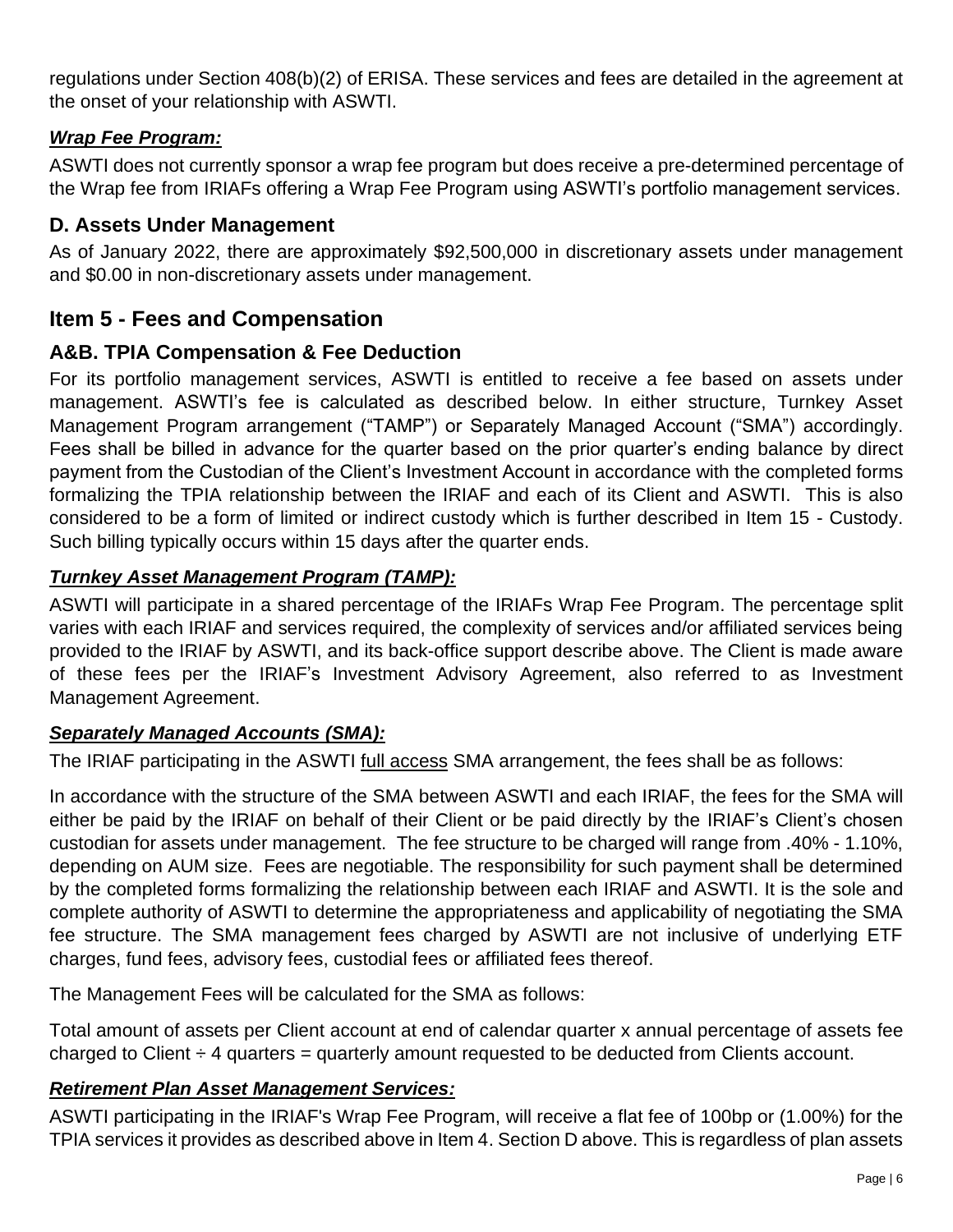or type. Additionally, it is also regardless of the total Wrap Fee charged by the IRIAF. The Client is made aware of these fees per the IRIAF's Investment Advisory Agreement, also referred to as Investment Management Agreement, or Plan disclosure documents provided by the IRIAF and/or it's IAR working with the plan sponsor.

### *Additional or Step-out fees and/or Expenses:*

Self-Regulating Organization ("SRO"), SRO & SEC Fees and Qualified Plan fees are listed on the Folio Institutional statement or invoice. These fees are paid by all Client(s) but are distinctly only on the Folio Institutional platform. The entire nominal fee is paid to the relevant SRO & SEC organization; none of these fees are paid to ASWTI or the IRIAF. Self-Regulatory Organization ("SRO") is a non-governmental organization that has the power to create and enforce industry regulations and standards. The priority is to protect investors through the establishment of rules that promote ethics and equality.

Comparable services may be available in the broader marketplace, and higher or lower fees for comparable services may be available from other sources.

Any charges of underlying holdings, such as those for ETFs or for Advisory fees, may be found in the corresponding prospectus or ADV made available to each Client. These fees would be in addition to and separate from the ASWTI Management Fees described herein.

AWSTI SWDS are currently available on two custodial platforms: Folio Institutional and TD Ameritrade ("TDA"). The Client will establish a discretionary trading account at a custodian where Client(s) assets will be held in their name by the custodian of the account. In each case, the Client appoints the custodian as their agent for purposes of calculating and or executing the TPIA Fee. This form of fee-based billing may be interpreted as a form of indirect or limited custody of Client accounts. AWSTI does not take custody of Clients' assets or securities therein. Further, any and all fee-based billing shall be in accordance with the fee schedules agreed upon by each Client in the IRIAF's, Wrap Fee Program, and/or Investment Advisory Agreement, also referred to as Investment Management Agreement.

The TPIA contract between ASWTI and the IRIAF may be modified from time to time as may be mutually agreed upon in writing. The TPIA contract may be terminated by either party, with or without cause, at any time by giving the other party written or email notice of termination no less than thirty (30) days prior to the date of termination. Additionally, the Client may with or without cause, at any time, immediately terminate TPIA services being rendered by ASWTI in their account by written notice to the ASWTI or through the IRIAF's IAR.

There are certain fees assessed strictly by the Custodian regardless of the fee structure types charged by the Firm such as: for any Client(s) with an account held with TD Ameritrade, an additional \$250.00 annual fee will incur per security when holding any Reg-D, Private Placement, and/or Alternative type securities. An example would be but not limited to a Public Non-Traded REIT. If applicable, a separate fee of \$24 per Mutual Fund for all incoming or transferred in-kind Mutual Fund's that are needed/required to be liquidated for reallocation. If the Client(s) chooses to close their account with the Firm and transfer their account(s) to another custodian, the custodian will charge a transfer/closing fee of \$125.00 to assist with the completion of the asset transfer process. Please, carefully review your contract with your current custodian to better understand these fees and other fees that they may charge for various services. The Firm or the IAR does not receive any compensation from these additional Fees. These fees will either be charged directly by the custodian or debited to the Firm, in which case the Firm will bill the client(s) separately for reimbursement.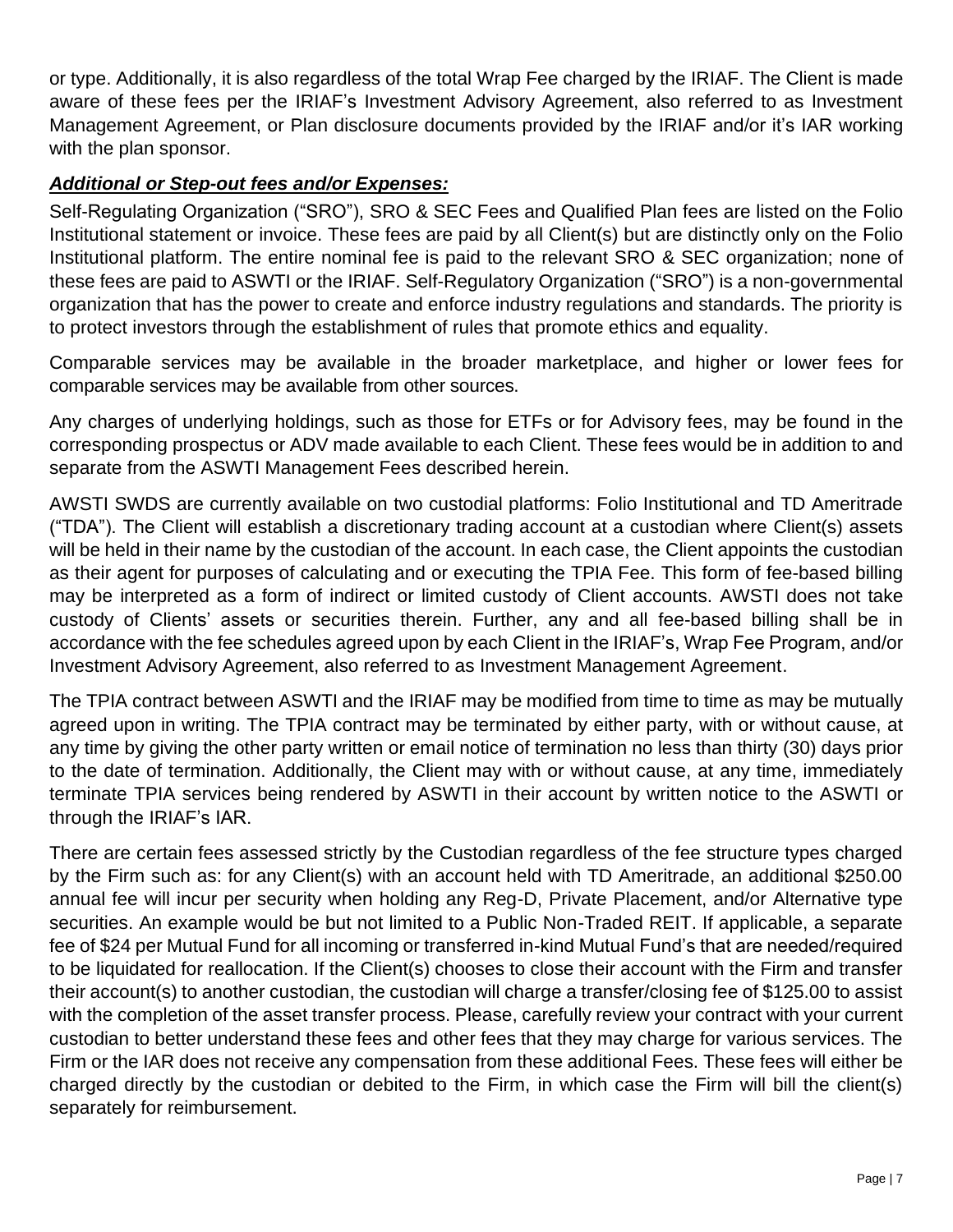Additionally, there are certain other types of "Step-Out fees" charged by the Firm regardless of the fee structure type: (i) Every account will be assessed a monthly technology fee of \$2.92, (ii) If applicable, when the Client(s) requests held-away asset aggregation, a fee of \$2.50 per month per asset type will be assessed, i.e., linking a 401(k) held-away account. Both of these fees are billed by the Firm separately, quarterly in advance, via custodian.

The fees described above will need to be captured in the respective investment management agreement between the Client and the Advisor. If this fee information is not made available and stipulated in the investment management agreement to be assessed to the Client(s), the required fees will be assessed to the Advisor.

Upon ASWTI notification of termination by either the Client(s) and/or the IRIAF's, ASWTI will unsubscribe and liquidate the proprietary SWDS. The IRIAF, IAR, or the Client has ten (10) business days to contact ASWTI to procure a pro rata fee refund. Once a refund has been approved, ASWTI will refund to the applicable Custodian (for deposit into the Client's custodial account) a pro rata portion of the fees paid to ASWTI for the calendar quarter in which such termination occurs.

The refund amount will be calculated as follows:

Fees paid to ASWTI during the calendar quarter  $\div$  number of days in the quarter x number of days remaining until the end of calendar quarter = amount to be refunded.

The Client may incur additional custodial fees as a result of any such termination, such as, for example, account closing fees, liquidation fees and other fees or charges which may be described in either the Investment Advisory Agreement, also referred to as Investment Management Agreement, between the IRIAF and the Client or the custodial agreement with the Custodian.

## <span id="page-7-0"></span>**Item 6 – Performance-Based Fees and Side-By-Side Management**

ASWTI fees charged are calculated as described in Item 5 and are not charged on the basis of a share of capital gains or capital appreciation of the funds, or Models, or any portion of the Models or funds in a Client's account. (known as a performance-based fee).

ASWTI does not accept or charge performance-based or side by side management fees at this time.

# <span id="page-7-1"></span>**Item 7 - Types of Clients**

ASWTI's Clients are Clients of the IRIAF. Such Clients include individuals, families, businesses, trusts, retirement plans and estates with traditionally a \$250,000.00 minimum account size. ASWTI, in its sole discretion, may accept Clients through the IRIAF with smaller portfolios.

## <span id="page-7-2"></span>**Item 8 - Methods of Analysis, Investment Strategies and Risk of Loss**

ASWTI and its Sub-Advisors currently manages various models and allocations allowing for an IRIAF's Client to be diversified over various asset classes and risk tolerances.

## **A. Methods of Analysis**

Investing in securities involves risk of loss which our Clients should be prepared to bear. No amount of analysis or diversification can wholly account for or eliminate market volatility and systematic risk. Portfolio Models may be subject many methods of analysis by ASWTI including those described herein.

Generally, our proprietary models are primarily comprised of individual securities and/or ETFs that trade on the NYSE and/or NASDAQ. Our analysis and methodology of choosing these individual securities,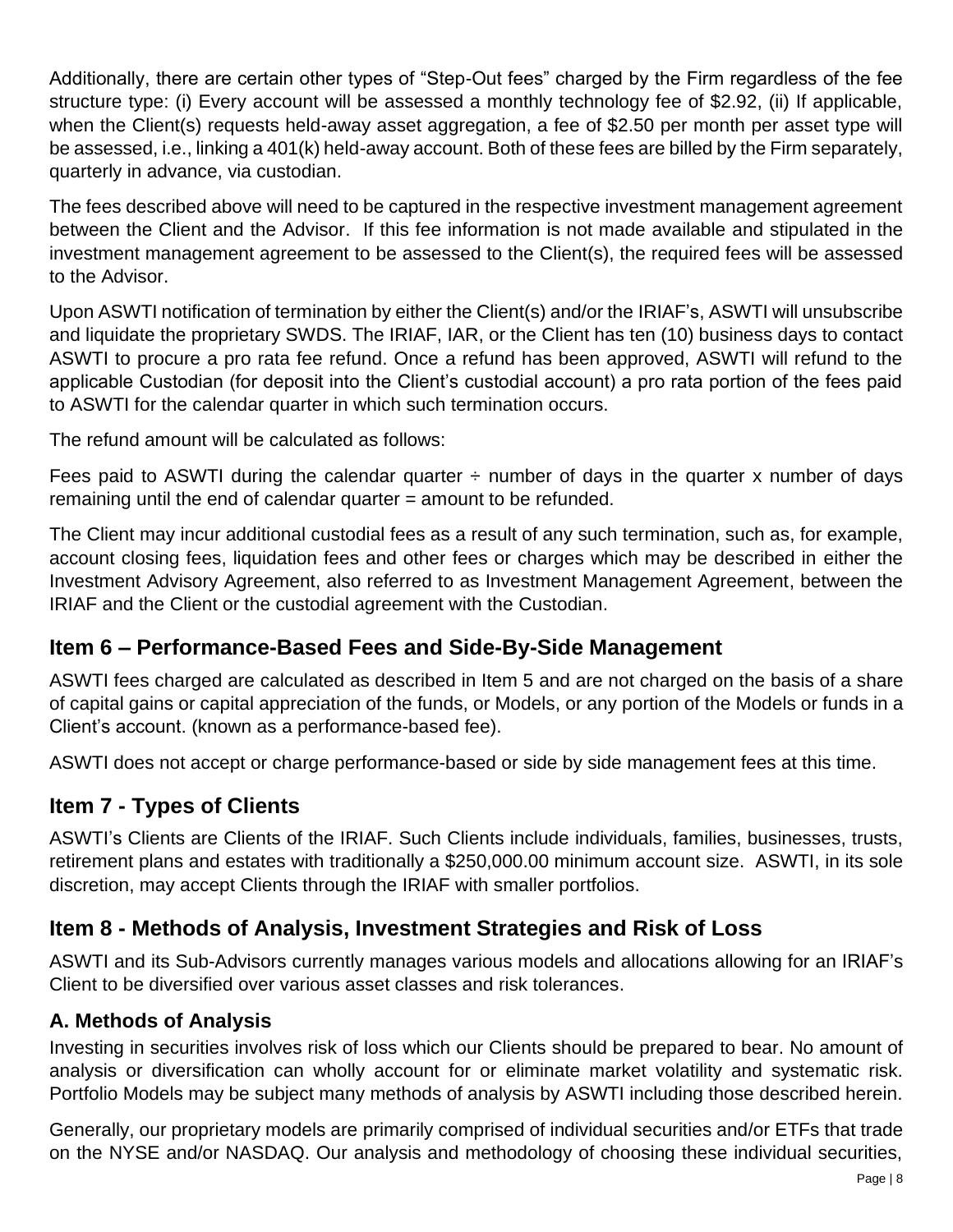while proprietary in nature, is comprised of both fundamental and technical analysis among other factors. ASWTI determines the type and amount/shares of each security within each individual model's objective. The decision comes down to the fundamentals of each security analyzed along with an appraisal of recent price and volume trends, etc. The primary risk in using technical analysis is that spotting historical trends may not help to predict such trends in the future. Even if the trend will eventually reoccur, there is no guarantee that ASWTI will be able to accurately predict such a re-occurrence. The primary risk in fundamental analysis is that the balance sheet and income statement data used may change, in some cases abruptly. Additionally, securities deemed to meet the fundamental requirement for inclusion to portfolios may not result in positive performance for investors and therefore could result in loss of invested capital.

ASWTI's current models which may change from time to time are broken down among the following asset classes and are traditionally strategically allocated between Core Allocations and Satellite positions across many asset and sub-asset classes depending on the client's goals, objectives, and risk tolerance.

ASWTI will invest in individual securities, ETFs and/or other alternative asset classes and vehicles along with strategically weighting of these securities accordingly as determined by its analysis, proprietary algorithms, and Model objective(s).

Additionally, to assist in managing downside risk exposure and making investment selections, ASWTI may utilize proprietary and/or third-party provided signals and algorithms. The signals and algorithms are utilized to identify various technical and trend indicator analysis, along with an overall market risk and volatility, and assist in making investment selections and decisions related to SWDS. These assessments seek to identify periods of high volatility by studying both technical trends and factors along with economic data of the U.S. economy. These signals and algorithms may be utilized in wholly or in part for determining investment holding selections and/or allocation weightings for certain strategies. Based on the results of these assessments and whether certain algorithms are positive or negative, ASWTI may move some or all Model holdings to cash or other asset classes with a lower correlation to equity markets in an attempt to reduce volatility. Depending upon the severity of the risk signals, ASWTI may seek out opportunities for growth through securities that are less correlated to equity market conditions, such as bonds, REITs, structured notes, commodities, or alternative asset classes. Based on the results of certain signals, ASWTI may adjust certain securities or asset classes and/or their respective weightings in SWDS. ASWTI's use of these signals and algorithms may change from time to time and third-party service providers are subject to ongoing review by ASWTI for utility in achieving the objectives of models and strategies. There is no guarantee that the use of these proprietary or third-party services will result in positive performance for investors and therefore could result in loss of invested capital.

## *Third-Party Portfolio Manager (TPIA) Review:*

Third-Party Portfolio Managers providing sub-advisory services to ASWTI are reviewed periodically via the receipt of quarterly performance reporting, regular due-diligence calls with PM, disclosures, monthly newsletters and updated ADV(s). Furthermore, in accordance with the criteria described below, ASWTI, may consider their ongoing utility to represent its services to its IRIAFs relationships. ASWTI in its ongoing review will emphasize the criteria relating to underlying expenses relative to performance, limitations of strategies, and correlations to other Third-Party Portfolio Managers. ASWTI will continually seek to offer IRIAFs with a premium suite of diversified Portfolio Management offerings and services.

Each Third-Party Portfolio Manager employs their own methods of analysis in providing sub advisory services; each Third-Party Portfolio Manager's specific methods of analysis may be found in their Form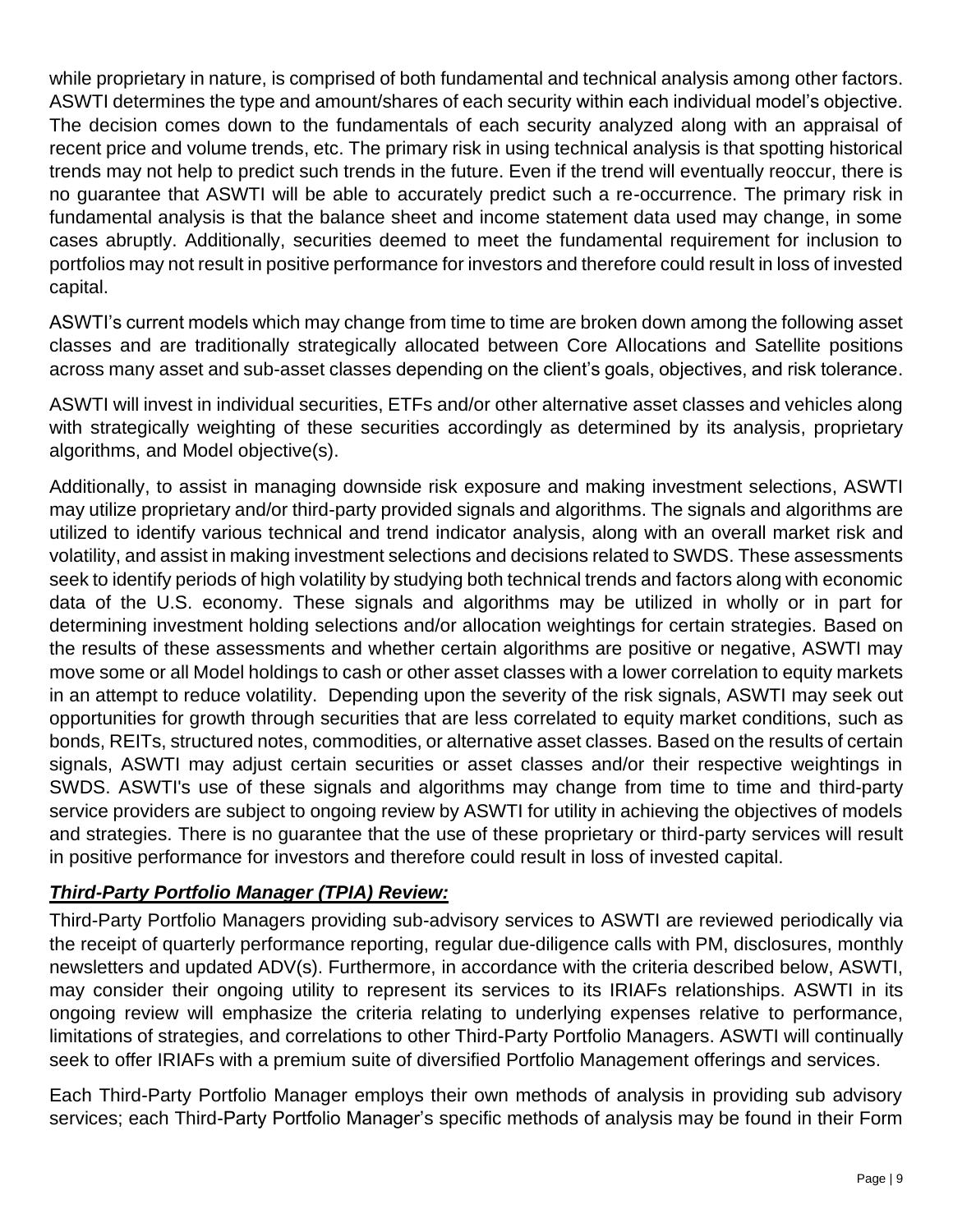ADV 2 Brochure or Prospectus which is made available to our Clients via our website www.asmarterwaytoinvest.com or in a paper version if requested.

## **B. Investment Strategy:**

Analyze the type and correlation of investment strategy each TPIA provides, determining whether their strategy is an effective vehicle to achieve particular investment objectives and if the strategy is within the broad risk tolerances of our IRIAF's Clients.

### *Performance History:*

Evaluate and monitor the relative and absolute Model performance history compared to strategy backtesting of each prospective TPIA's real performance during various market conditions. ASWTI will only work with TPIA's with established portfolio management experience.

#### *Investment Cost:*

Examine the cost of underlying holdings, where applicable, in order to determine if a given TPIA has any conflicts of interest or if a TPIA has an excessively expensive strategy. ASWTI evaluates opportunities to minimize any expense which cannot be reimbursed such as ETF and mutual fund expenses.

#### *Total Assets Under Management:*

Evaluate the level of assets managed by each TPIA and within each strategy offered by each TPIA. This is to determine the long-term viability and limitations of each strategy which may arise from either insufficient capital or excess capital being associated with each strategy.

## **C. Types of Investment Risk**

An investor should consider the investment objective, risks, charges, and expenses carefully before investing. Investing, including into the strategies and analyses detailed above, involves exposure to risks. These may include the following:

- ➢ Interest Rate Risk
- ➢ Geopolitical Risk
- ➢ Political Risk
- ➢ Default Risk
- ➢ Regulatory Risk
- ➢ Civil or Criminal Action Risk
- ➢ Liquidity Risk
- ➢ Manager Error
- ➢ Business Cycle Risk
- ➢ Macroeconomic Risk
- ➢ Systematic Risk
- $\triangleright$  Risk of Loss of Principal
- ➢ Other Nonsystematic Risks

## **D. Material Risk**

Past performance is not a guarantee, or an implied guarantee, of any future results. Current performance may vary from the past performance history. ASWTI, it's Sub-Advisors and/or outside TPIA's when introducing New Models, Allocations and Strategies may use back-testing to provide some hypothetical performance history over various market conditions and time periods. Back-tested model performance should not be relied upon for future performance or model results. Investment returns and principal value will fluctuate in various market conditions or Black-Swan events and may not provide the expected results and any performance reports of any type of investment security. There is no guarantee that any investment model or strategy will achieve its stated investment objectives. All investments are subject to the risks listed above, including the possible loss of the principal amount invested. Investments are not FDIC insured, may lose value, and have no bank guarantees.

## <span id="page-9-0"></span>**Item 9 - Disciplinary Information**

There is no material disciplinary information to disclose in this section.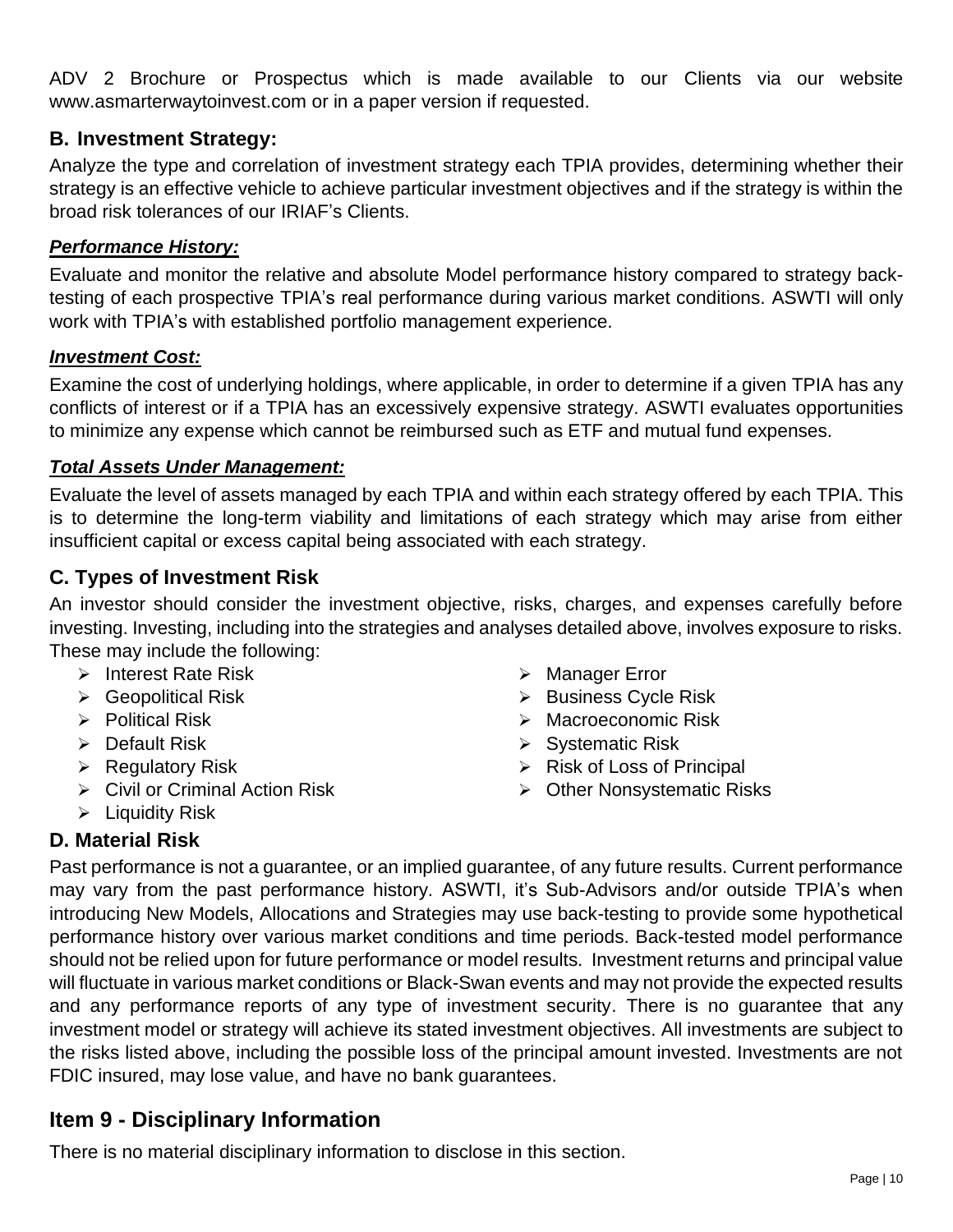# <span id="page-10-0"></span>**Item 10 - Other Financial Industry Activities and Affiliations**

ASWTI is required to disclose any relationship or arrangement that is material to its portfolio managed business, IRIA, and/or to its Clients with certain related persons.

## **A. Broker-Dealer Affiliation**

ASWTI does not have anyone registered or pending to register as a broker-dealer or a registered representative of a broker-dealer.

## **B. Commodity Affiliation**

ASWTI does not have anyone registered or pending to register as a futures commission merchant, commodity pool operator, a commodity trading advisor, or an associated person of the foregoing entities.

## **C. Relationship/Conflicts**

Ronald J. Briggs, Jr., FIC, CRPC<sup>®</sup> is the Founder of ASWTI, Chief Executive Officer and Chief Investment Strategist.

Ronald J. Briggs Jr., FIC, CRPC® is a Co-Founder and Co-Owner of Guardian Pointe Private Wealth Management, LLC ("GP"). Guardian Ponte is a SEC Registered Investment Advisor Firm. GP offers financial planning and investment advisory services. Guardian Pointe utilizes ASWTI as a TPIA for its Client's investments. To mitigate any conflict of interest, IARs of GP are allowed to offer their Clients' money management services not only through AWSTI but among other TPIAs available on either custodial platform from Folio Institutional or TD Ameritrade. IARs are not under any obligation to introduce their Clients to ASWTI and may use other methods of managing their clients' assets accordingly to best achieve the goals, objectives, and risk tolerance of their Clients.

Ronald J. Briggs Jr., FIC, CRPC<sup>®</sup> is a Co-Founder and Co-Owner of Peace of Mind Private Wealth Management, LLC ("POM"). POM is a SEC Registered Investment Advisor Firm. POM offers financial planning and investment advisory services. POM utilizes ASWTI as a TPIA for its Client's investments. To mitigate any conflict of interest, IARs of POM are allowed to offer their Clients' money management services not only through AWSTI but among other TPIAs available on either custodial platform from Folio Institutional or TD Ameritrade. IARs are not under any obligation to introduce their Clients to ASWTI and may use other methods of managing their clients' assets accordingly to best achieve the goals, objectives, and risk tolerance of their Clients.

Ronald J. Briggs Jr., FIC, CRPC<sup>®</sup> is the Founder, Principal, and an Investment Advisor Representative for Caitlin John, LLC ("CJ"). CJ is a SEC Registered Investment Advisor Firm. CJ offers financial planning and investment advisory services. CJ utilizes ASWTI as a TPIA for its Client's investments. To mitigate any conflict of interest, IARs of CJ are allowed to offer their Clients' money management services not only through AWSTI but among other TPIAs available on either custodial platform from Folio Institutional or TD Ameritrade. IARs are not under any obligation to introduce their Clients to ASWTI and may use other methods of managing their clients' assets accordingly to best achieve the goals, objectives, and risk tolerance of their Clients.

## **D. Advisor Recommendations**

ASWTI does not currently recommend or select other investment advisors for their IRIAF clients, but upon request would research and engage outside TPIA's and Sub-Advisors to be added to ASWTI's overall diversified offerings to its IRIAF clients.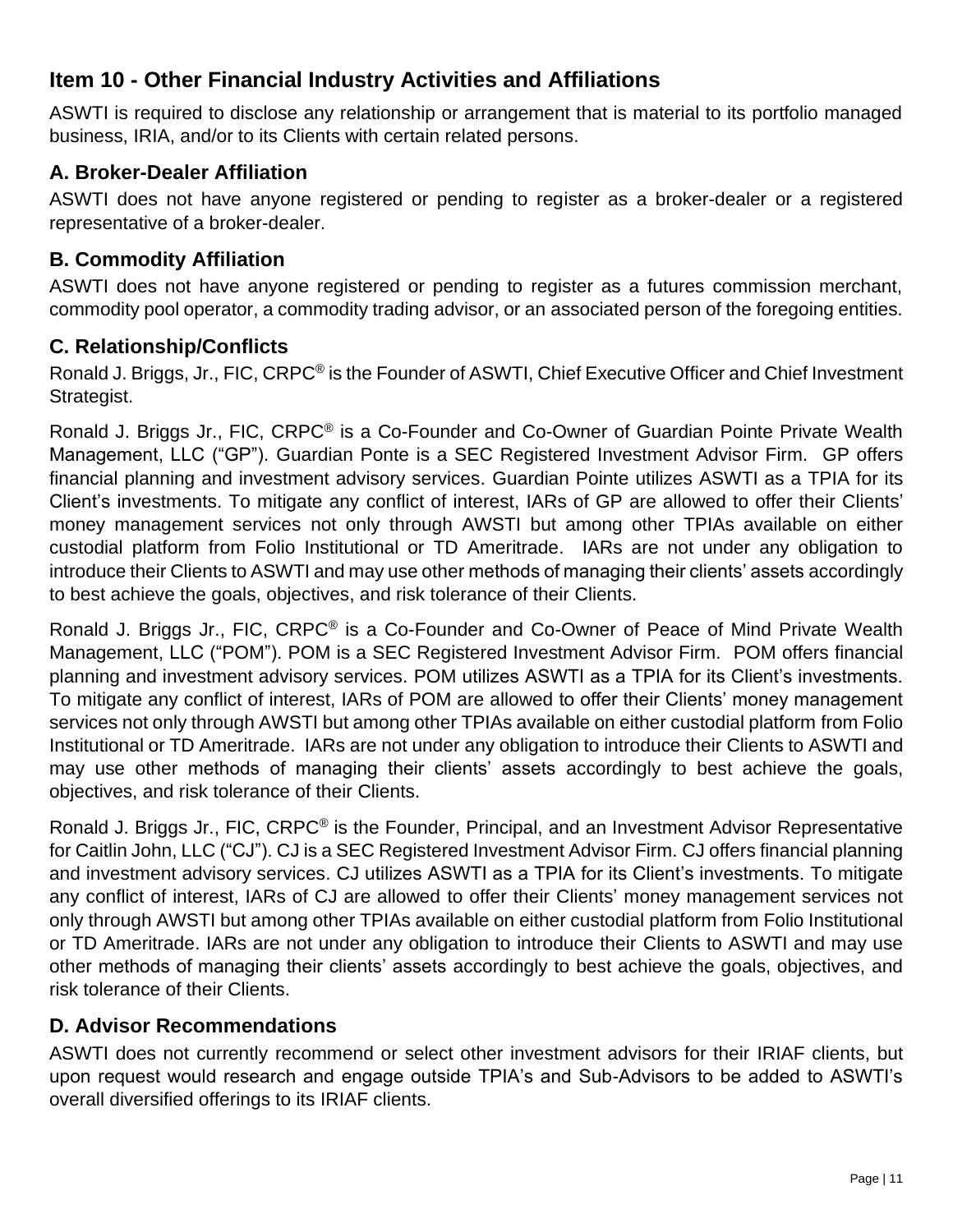# <span id="page-11-0"></span>**Item 11 - Code of Ethics, Participation or Interest in Client Transactions and Personal Trading**

## **A. Code of Ethics**

Employees and Investment Advisor Representatives shall conduct themselves in a manner consistent with the highest ethical and fiduciary standards. They shall avoid any action, whether for personal profit or otherwise, that results in a conflict of interest with ASWTI or its relationships, or which may be otherwise detrimental to the interests of Clients of ASWTI. They will not attempt to improperly use influence for their personal benefit.

ASWTI has aligned itself with a code of ethics that sets forth the standards of conduct expected of its associated persons and requires compliance with applicable securities laws ("Code of Ethics"). In accordance with Section 204A of the Investment Advisers Act of 1940 (the "Advisers Act"), its Code of Ethics contains written policies reasonably designed to prevent the unlawful use of material non-public information by ASWTI or any of its associated persons. The Code of Ethics also requires that certain of ASWTI's personnel (called "Access Persons") report their personal securities holdings and transactions and obtain pre-approval of certain investments such as initial public offerings and limited offerings.

ASWTI's Portfolio Managers taking any investment actions, shall exercise diligence and thoroughness, and shall have a reasonable basis for any such action. Portfolio Managers will disclose personal trading through the quarterly holdings report. They will also be subject to existing supervisory procedures of ASWTI. A copy of the Code of Ethics will be provided to a Client or a prospective Client upon request.

ASWTI, its officers, directors, Access Persons, or other Firm personnel, shall not disclose any non-public information relating to a Client account's portfolio or transactions of ASWTI. Nor shall any officers, directors, Access Persons, or other Firm personnel disclose any non-public information relating to the business or operations of ASWTI unless properly authorized to do so.

ASWTI, its officers, directors, Access Persons, or other Firm personnel may purchase the same or similar securities at the same time as it affects transactions for other Clients. A conflict of interest could arrive should ASWTI or the persons listed above trade before other ASWTI Clients. ASWTI has written policies and procedures to address this conflict of interest. At no time, will ASWTI or any associated person of ASWTI, transact in any security to the detriment of any Client. In every situation, Client's needs are considered first.

## <span id="page-11-1"></span>**Item 12 - Brokerage Practices**

AWSTI does not recommend Custodial services to any Clients of IRIAFs. AWSTI currently has implemented its TPIA services through Folio Institutional or TD Ameritrade.

## *Soft Dollar Benefits*

ASWTI has access to research and other technology made available by the Custodians it implements it's TPIA services on. This is considered a soft dollar benefit and must be disclosed. ASTWI currently does not use these Custodial services and pays for its own software through a third-party vendor. Because ASWTI does not use such soft dollar benefits, ASWTI does not have an incentive to select or recommend a particular broker dealer based on interest in receiving such research. The method of how the Client chooses a Custodian is solely the responsibility of the IRIAFs and their Clients.

#### *Brokerage for Client Referrals*

ASWTI's engages IRIAFs that use Folio Institutional or TD Ameritrade as their Client' chosen Custodians due to existing knowledge and processes that works seamless with ASWTI's business practices.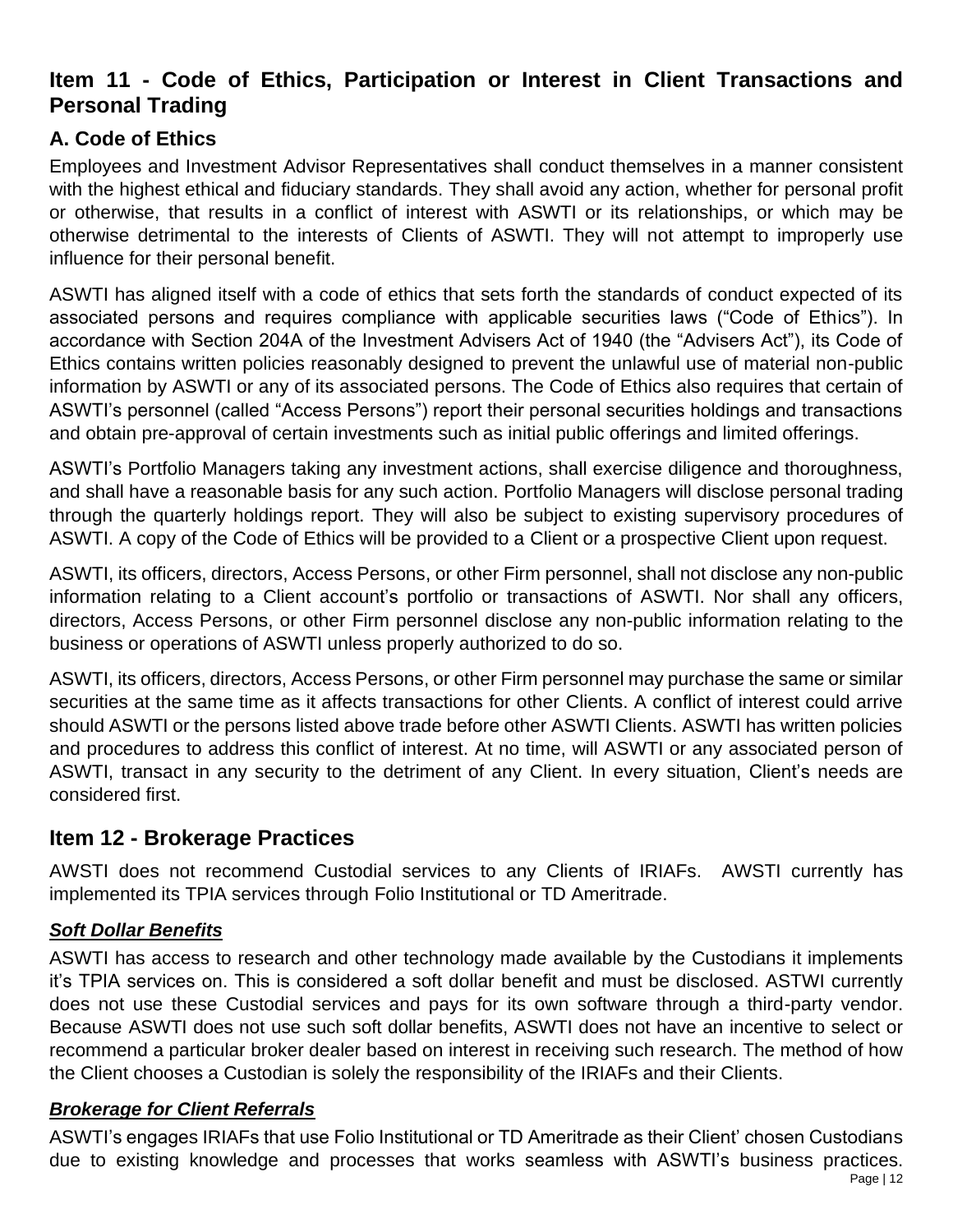However, ASWTI may work with a IRIAF where their Clients have chosen another custodian other that Folio Institutional or TD Ameritrade. Pending factors may include but not limited; the account size, anticipated additional assets in the future, etc. The IRIAF and their Client selects the Custodian (brokerage firm) of their choosing mitigating potential conflicts of interest of Client referrals between ASWTI and a Custodian.

#### *Brokerage Selection*

ASWTI does not recommend any broker-dealers. ASWTI works with IRIAFs that have an established Client and custodial relationship with Folio Institutional or TD Ameritrade. ASWTI prefers these two qualified custodians based on ASWTI's evaluation of the following factors, among others; Reputation, Reporting capabilities, and Execution capabilities.

#### *Aggregate of Client Trades*

ASWTI intends to aggregate Client orders whenever possible, using omnibus trading (block trading) for all purchase and sales inside of each model. Folio Institutional and TD Ameritrade allow for the aggregation of such orders, and ASWTI intends to take advantage of such aggregation to obtain competitive pricing on all transactions.

In certain circumstances, ASWTI may, to best serve Clients, place non-aggregate individual trading orders. Non-Aggregated orders may be placed on an individual Client basis in order to meet Client needs, including, but not limited to, fee billing, client distributions, unusual/extraordinary circumstances, or at the request from a Client. Clients may incur additional costs by not aggregating their trade orders.

## <span id="page-12-0"></span>**Item 13 - Review of Accounts**

SWDS managed by ASWTI will be reviewed by Ronald J. Brigg, Jr., FIC, CRPC<sup>®</sup> and/or the Portfolio Management team of ASWTI on a periodic basis. Reviews may include the following: daily share or investment prices, determining how, or if, price change may affect asset allocation strategies, determining whether specific assets should be maintained, increased or sold.

Client's may go online at any time to www.advisorclient.com or www.folioClient.com to review their portfolio managed by ASWTI. This provides the means for 100% transparency of all daily trades, transactions and valuations.

ASWTI does not provide reports to Clients other than its periodic market & economic updates and monthly or quarterly newsletters. Clients may obtain various detailed reports directly from their selected custodian as stated above.

## <span id="page-12-1"></span>**Item 14 - Client Referrals and Other Compensation**

ASWTI does not receive compensation from any person, custodian, and/or broker-dealer for Client referrals. ASWTI may employ W-2 employees, 1099 Consultants, Sub-Advisors and other necessary third-party or affiliated relationships in which may receive some or all of their compensation through fixed, variable or performance-based compensation (PBC) or a combination thereof as compensation based on various services, roles and responsibilities and/or assets which they directly or indirectly manage or help grow. ASWTI may benefit based on the negotiated institutional pricing as it relates to the pricing that ASWTI charges to IRIAFs as stated above in Item 5 – Fees and Compensation. The amount paid by retail Clients for such services, are consistent with, but may be found to be higher or lower than the fees which would be paid for the same services without ASWTI's distribution of Sub-Advisor services.